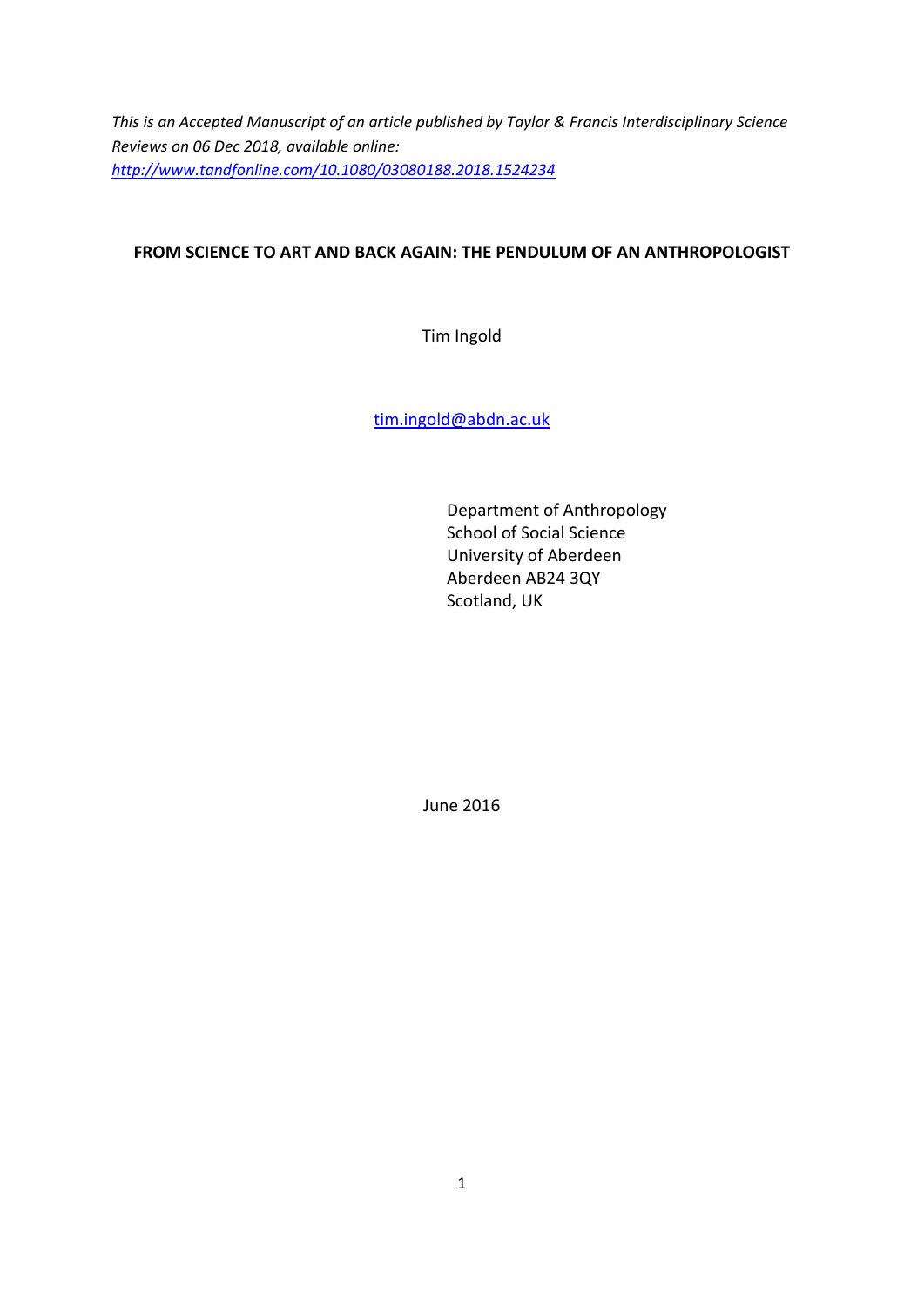Precisely forty years have passed since I began my career as a professional anthropologist. The achievement of this milestone has prompted me to reflect on what has happened to me and to anthropology over those four decades, from when I received my doctoral degree and took up my first teaching position, to today, now that I am taking my first steps towards retirement. What strikes me overall about these decades is that while I began with an anthropological orientation that was strongly inclined towards the natural sciences, I now find myself most closely aligned with the disciplines of art, architecture and design. And while my position has of course shifted over the years, it seems to me that the shift has been just as much on the sides of both the arts and the sciences. On the one hand, natural science is not where it was forty years ago – and here I am referring particularly to the fields of ecology and evolutionary biology with which I have been most closely associated in my work. But nor, on the other hand, are the arts where they were. Interpreted broadly to include architecture and design, it appears that the arts have shifted laterally to take up much of the field, and the position, from which science has abdicated. Or to put it in a nutshell, the people who are doing what I understood – forty years ago – to be science are now artists. What in the meantime has happened to science is an issue to which I will return.

It is commonly supposed that anthropology is a centrifugal discipline that discharges its practitioners into fields as remote and far away as possible, in order that they may experience ways of life as different from their own as they could hope or expect to find. Many anthropologists would agree, flaunting their encounter with 'radical alterity' as a badge of honour. But for me, it has always felt the other way around. Ever since I embarked on my studies of the subject, anthropology has been about finding my way home. I had no settled point of origin from which to start. It was not as though, even before setting out, I already knew all there was to know about myself and what I was going to be. Like most apprentice anthropologists, I did go to a relatively distant place to undertake fieldwork, and in my case this involved a prolonged stay among Skolt Saami people in the far northeast of Finland. At the time, however, I had almost no idea of whom I was or where I came from, let alone of where I was going. I had a name and address, a passport, and next of kin to be contacted in case of emergency; I even had a degree from a respected university and a scholarship to support my work. But the voice with which I spoke, the hand with which I wrote, even the mind with which I thought – these were not yet me. They were but habits I had borrowed or styles that I had, at one time or another, sought or been trained to emulate.

In that sojourn in Lapland, however, and through the moral education it gave me, I took my first, tentative steps homeward. The road has been long and tortuous. I have not arrived yet, and probably never will. But I am now more confident that it is indeed my voice that

**I**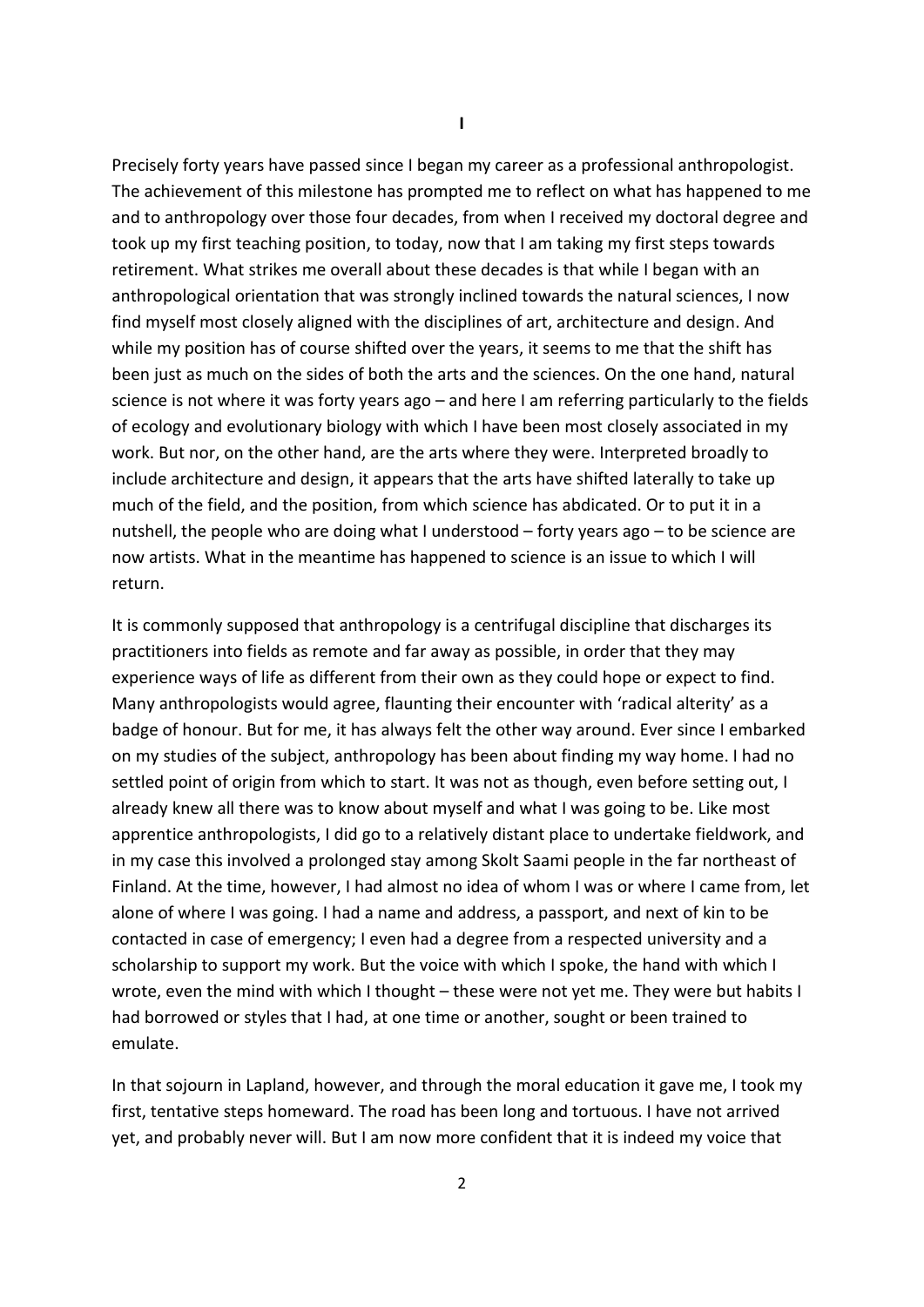speaks, my hand that writes and my mind that thinks. With voice, hand and mind I now declare: *This is who I am*. And who is this person whom I am slowly discovering myself to be? It seems to be a child. Raised in a happy household, where his mother indulged his passion for model railways while his father pursued scientific research into the mechanisms of spore dispersal of aquatic fungi, this child would spend long hours immersed in the pages of D'Arcy Wentworth Thompson's monumental masterpiece, *On Growth and Form*, of which his father possessed a copy of the original 1917 edition, or investigating the mathematics of soap bubbles and the traces of spinning tops. He would go for walks in the countryside, paying absolutely no attention as his father would identify and reel off the Latin names of every plant and fungus we would come across – he knew them all! At school, guided by inspirational teachers, he sat at the edge of his seat in wonder at the mysteries of the universe as they were being unravelled by science. He experimented with cloud chambers and grew crystals in solution. It was obvious that he was going to be a mathematician and a scientist.

What happened? A year of studying natural sciences at the University of Cambridge put paid my illusions. After the excitement of school science, lectures at Cambridge were an intense disappointment. I found much of what was taught intellectually claustrophobic, dedicated to the regimented and narrow-minded pursuit of objectives that seemed remote from experience. Unlike many of my fellow students, outraged by science's renunciation of its democratic principles and its surrender to the megamachines of industrial and military power – this was, after all, a time when the war in Vietnam was at its height – I never became radically hostile to the scientific project. But I could see no future in it for myself. I wanted to study something in which there was room to grow, where I could discover the world and myself at the same time. And that was what led to anthropology. It appealed to me (rather as D'Arcy Thompson's biology had done before) as a kind of pure mathematics of real life, where experience and imagination could come together as one. And so began my odyssey, my journey home. Proceeding on my way, far from drifting ever further from the truths I had absorbed in childhood, I found myself ever returning to them, and furthermore defending them, with all the force that I could muster, against the onslaught of adult disciplinary oppression. I have fought this campaign over the territories of biological and cultural evolution, human and animal environments, the realms of thinking and making, and the competing claims of art and science.

### **II**

My father, as I mentioned, was a mycologist. His was a homely science, involving walks along river banks where he would collect the scum that often accumulates in brackish pools, bringing it home in glass phials to be investigated under a microscope set up on our dining room table. He had improvised an elaborate contraption involving a pile of volumes of the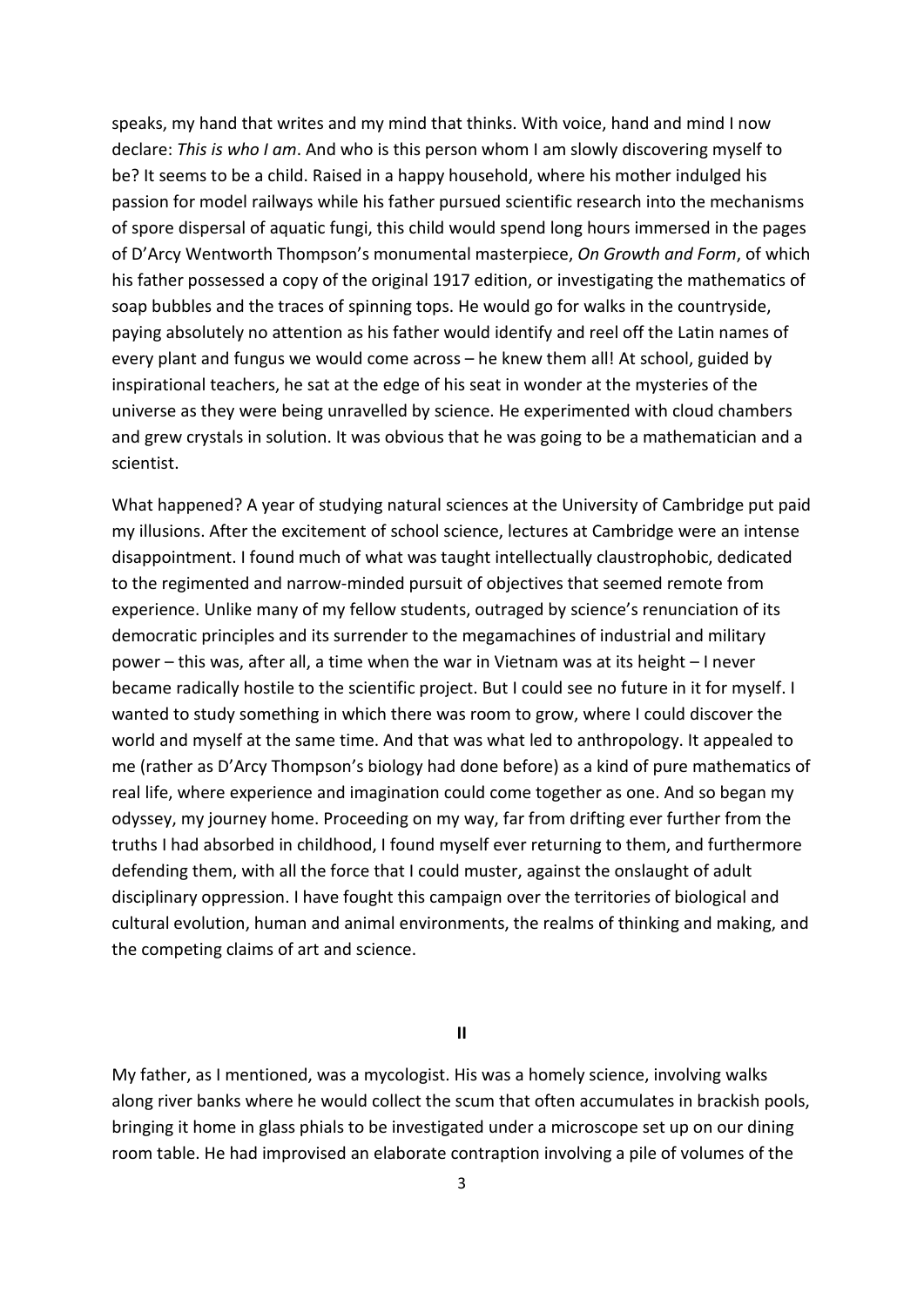*Encyclopaedia Britannica*, a glass plate, and an early version of the anglepoise lamp, which allowed him to project the forms of the fungi revealed under the microscope so that they could be accurately drawn. This he did with the utmost care, using a mapping pen, Indian ink and high quality Bristol board. Though he would never admit to it, this was his way of honouring the forms of nature, of not just contemplating their beauty but knowing them from the inside; and the results were true works of art. He loved his fungi. But perhaps what I did not realise at the time was that as a field of the botanical sciences, mycology is a deeply subversive discipline. Fungi, you see, just don't behave as organisms should. We typically describe the organism as a blob-like entity with an inside and an outside, bounded by the skin, and interacting with the surrounding environment across the boundary. But fungi are not like that. They leak, they ooze, their boundaries are indefinable; they fill the air with their spores and infiltrate the ground with their meandering, ever-branching and everextending fibres. What we see above ground are merely fruiting bodies, like street-lamps which cast their aerial illumination only thanks to hidden, subterranean circuitry.

The mycologist Alan Rayner once remarked to me, in passing, that the whole of biology would be different had the mycelium – rather than, say, a mouse or a sea-urchin – been taken as a prototypical exemplar of the organism (Rayner [1](#page-18-0)977).<sup>1</sup> Many years later, this thought would come back to haunt me, as I was developing a notion of what I called the 'mycelial person' (Ingold [2](#page-18-1)003).<sup>2</sup> What if we were to think of the person, like the fungal mycelium, not as a blob but as a bundle of lines, or relations, along which life is lived? What if our ecology was of lines rather than of blobs? What then can we mean by 'environment'? People, after all, don't live inside their bodies, as social theorists sometimes like to claim in their clichéd appeals to the notion of embodiment. Their trails are laid out in the ground, in footprints, paths and tracks, and their breaths mingle in the air (Ingold 2015). They stay alive only as long as there is a continual interchange of materials across ever-growing and evershedding layers of skin. Thus, just as mycology subverts deeply held intuitions in the biological sciences, so – it now seems to me – anthropology does the same for the social sciences. Anthropologists, mycologists of the social, are the awkward squad, the jesters, the fools, who sidle up to power and chip away at its pretensions. And perhaps their awkwardness lies in precisely this: that they see a world of intricately enmeshed relations rather than one already divided into discrete and autonomous entities.

We anthropologists are predisposed, therefore, to what could be called a relational rather than a populational way of thinking, to a view of the world more topological than statistical. And if anything, this has set us ever further apart from mainstream social science. Once again, this has its exact counterpart in bioscience. In the latter years of his life, my father used to rail against the way, in his view, biological science had lost touch with the reality of living organisms. He found much of the literature incomprehensible. It was produced by modellers who had never observed or handled anything that lived or grew upon this earth, and who spent their time in laboratories or in front of computers, analysing massive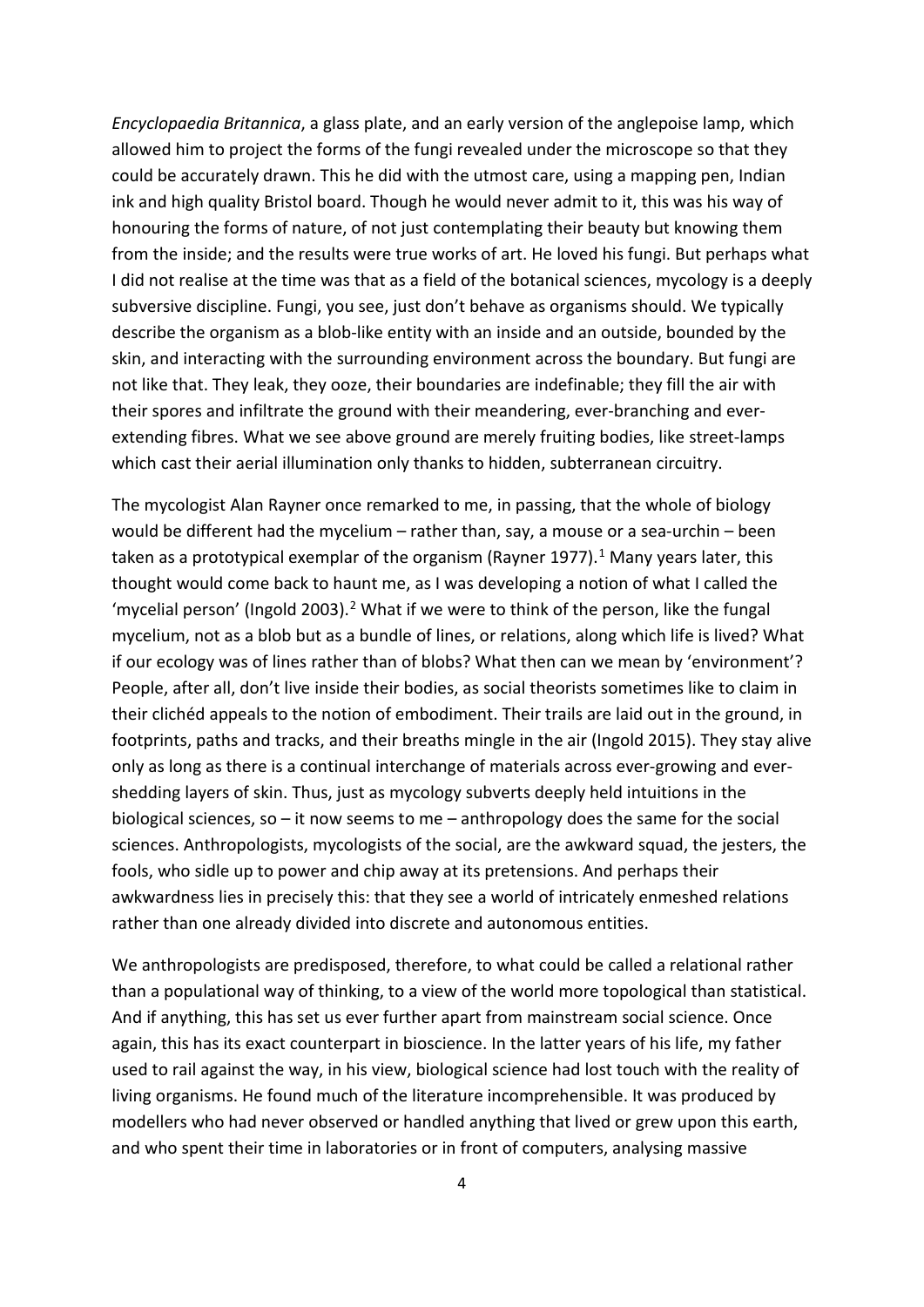datasets spewed out by machines from the stuff fed into them. In the spectacular and lavishly funded rise of e-social science we have seen much of the same. Fuelled by the digital revolution, it has become an immense data-processing exercise from which the people have effectively disappeared. In the social as in the biosciences, qualitative fieldbased inquiries with living people or living organisms are increasingly regarded as naïve or amateurish. It is as though science had turned its back on the living, avoiding sentient involvement of any kind. In this brave new world, life is disposable, and its forms – whether human or non-human – are mere grist to the mill of data-analytics, the purpose of which is to produce results or 'outputs' whose value is to be judged by measures of impact or utility rather than by any appeal to truth.

A datum is, by definition, that which is given. But what today's scientists count as data have not been bestowed as any kind of gift or offering. To collect data, in science, is not to receive what is given but to extract what is not. Whether mined, washed up, deposited or precipitated, what is extracted comes in bits, already broken off from the currents of life, from their ebbs and flows, and from their mutual entailments. For the scientist even to admit to a relationship of give and take with the things in the world with which he deals would be enough to disqualify the inquiry and any insights arising from it. Ideally he should leave it all to his recording equipment and exit the scene, only to return to register the outcomes once the job is done and to transfer them to a databank or storage facility for safe keeping. That this is impossible in practice – especially in the field sciences for which the laboratory is nothing less than the world we live in, and from which there is no escape – is often considered a shortcoming, a weak point in the methodological armoury that could compromise the objectivity of the results. For what is methodology, if not a shield to protect the researcher from direct sensory contact with materials? The prescriptions of methodology treat the researcher's own presence not as an essential prerequisite for learning *from* what the world has to offer us, but as a source of observer bias to be reduced at all cost. Any science that fails in this regard is considered to be methodologically 'soft', and anthropology by that measure – and mycology too, as my father used to practise it – is positively squishy.

#### **III**

Let us compare a hard object - say a ball - with a squishy one. The first, when it comes up against other things in the world, can have an impact. It can hit them, or even break them. In the hard sciences, every hit is a datum; if you accumulate enough data, you may achieve a breakthrough. The surface of the world has yielded under the impact of your incessant blows, and having done so, yields up some of its secrets. The squishy ball, by contrast, bends and deforms when it encounters other things, taking into itself some of their characteristics while they, in turn, bend to its pressure in accordance with their own inclinations and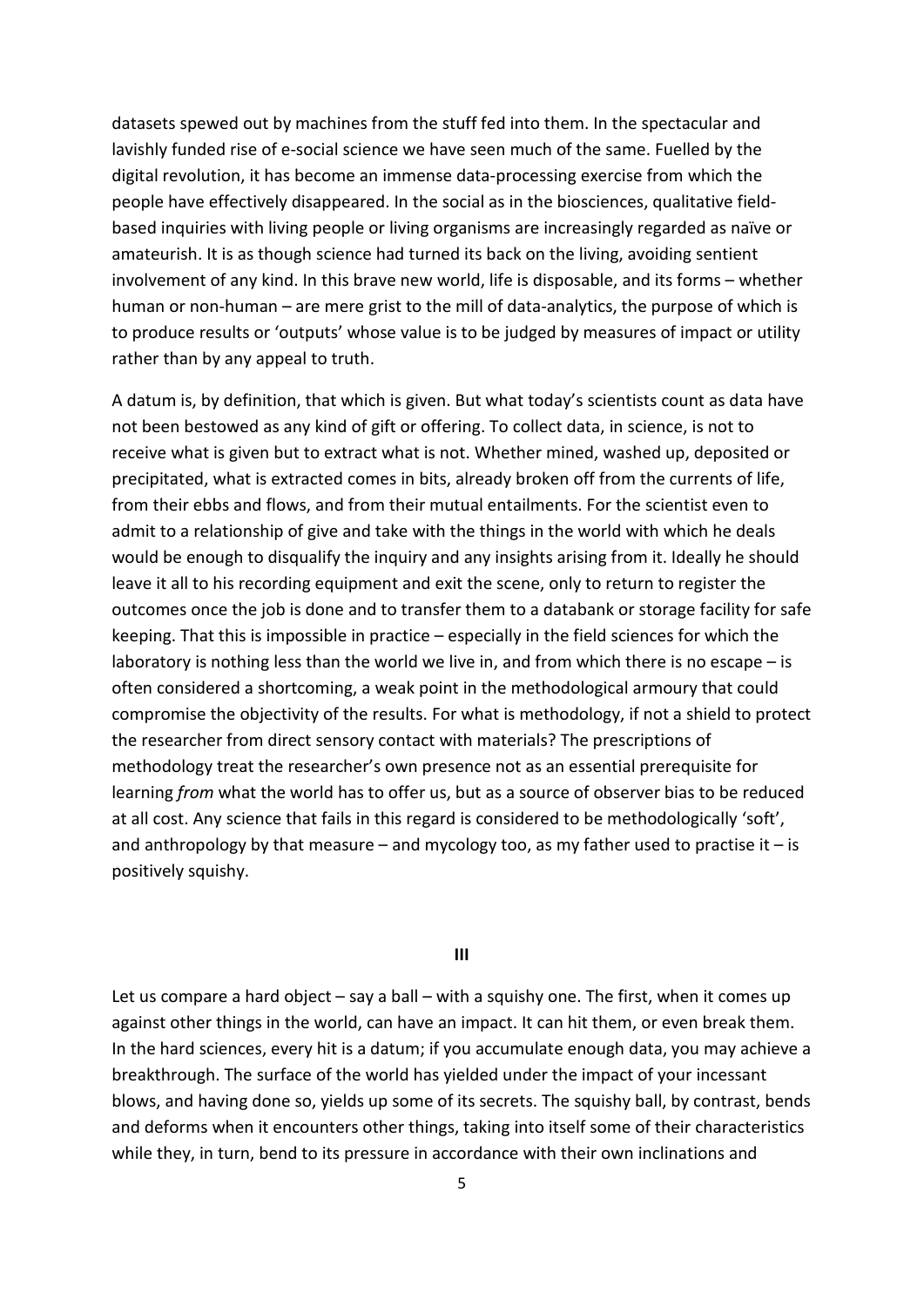dispositions. The ball responds to things as they respond to it. Or in a word, it enters with things into a relation of *correspondence*. In their practices of participant observation – of joining with the people among whom they work and learning from them – anthropologists become correspondents. They take into themselves something of their hosts' ways of moving, feeling and thinking, their practical skills and modes of attention. So too, my father corresponded with the fungi as he drew their forms under the microscope. His hand, along with the pen it held, was drawn into their formative processes, and as he drew the forms reemerged on the surface of the board. Correspondence, whether with people or with other things, is a labour of love, of giving back what we owe to the human and non-human beings with which and with whom we share our world, for our own existence and formation.

Two centuries ago, in Germany, Johan Wolfgang von Goethe proposed a method of science which demanded of practitioners that they should spend time with the objects of their attention, observe closely and with all their senses, draw what they observed, and endeavour to reach a level of mutual involvement or coupling, in perception and action, such that observer and observed become all but indistinguishable. It is from this crucible of mutual involvement, Goethe argued, that all knowledge grows.<sup>[3](#page-18-2)</sup> The parallels with the much more recent injunctions of participant observation in anthropology are striking: what we are exhorted to do with the people with whom we work – to spend time with them, join in their activities of daily life, observe closely and record – Goethe was already urging scientists to do with animals and plants, back in the eighteenth century. Yet contemporary attitudes to what is nowadays called 'Goethean science', in the technoscientific mainstream, are telling. It is commonly regarded with a degree of indifference bordering on contempt; its practitioners are ridiculed and its submissions for publication systematically rejected. It has not always been thus, however. Indeed I have a strong suspicion that the virulent repudiation of what we could call the *science of correspondence* coincides in a way that is not accidental with the colossal expansion, over the last four decades, of globalisation and the political economy of neoliberalism. These, of course, were the decades of my career as a professional anthropologist. What I have witnessed, over these decades, is the surrender of science to the forces of neoliberalism. And to find a counter-movement in the contemporary world, we have to turn not to science but to art.

What might pejoratively be regarded as squishy science could, I think, be better and more positively described as the *art of inquiry* (Ingold 2013: 6-8). In this art, every work is an experiment: not in the natural scientific sense of testing a preconceived hypothesis or of engineering a confrontation between ideas 'in the head' and facts 'on the ground', but in the sense of prising an opening and following where it leads. You try things out and see what happens. Thus the art of inquiry moves forward in real time along with the lives of those who are touched by it, and with the world to which both it and they belong. Far from matching up to their plans and predictions, it joins with them in their hopes and dreams. This is the very opposite of methodology. It is not to wrap method up into an impregnable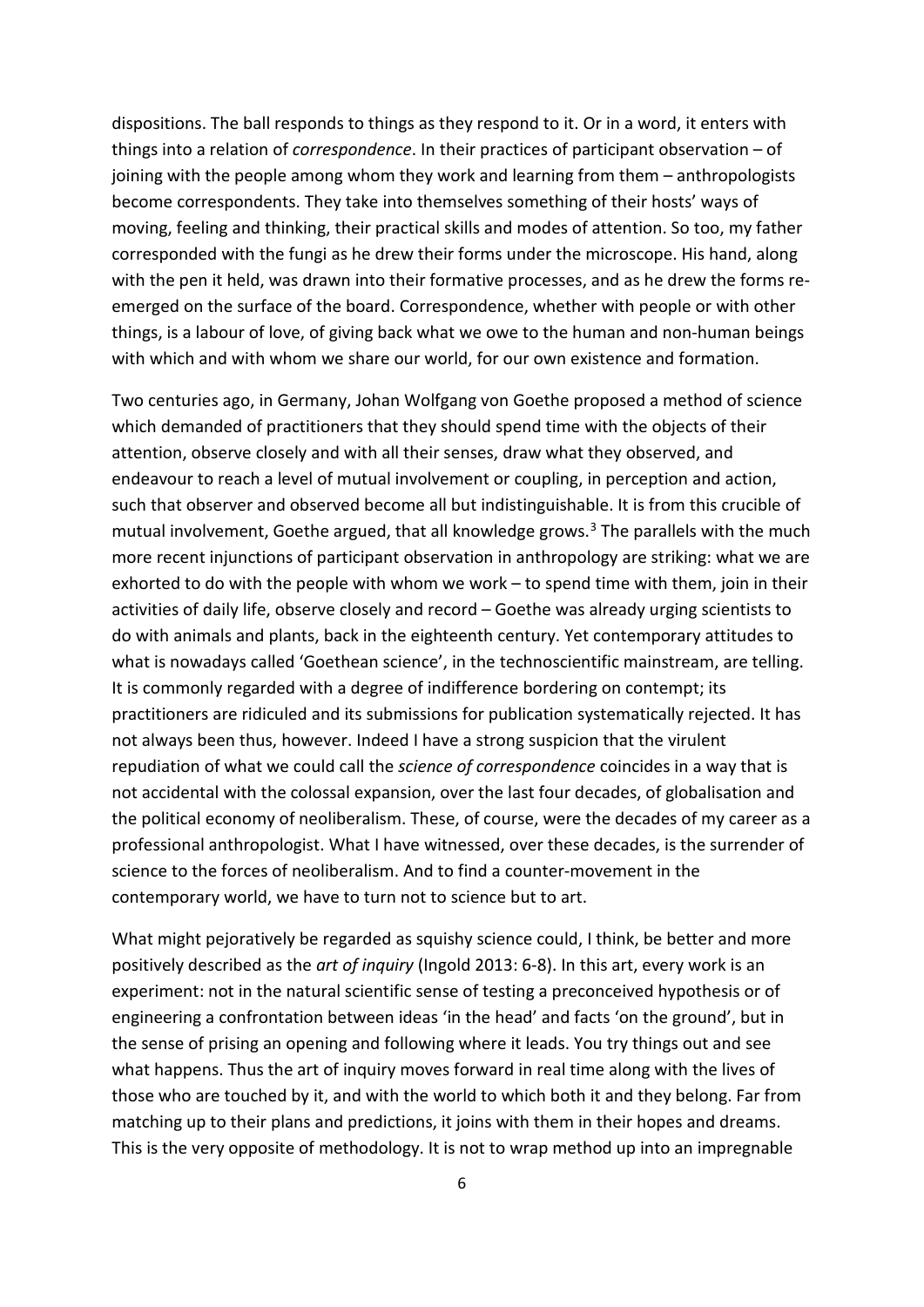shell, protecting the investigator from having to share in the suffering of those subjected to his hard-ball tactics, but rather to compare method to a way of working, akin to a craft, which opens up the world to our perception, to what is going on there, so that we in turn can answer to it. We could call it the *method of hope*: [4](#page-18-3) the hope that by paying attention to the beings and things with which we deal, they in turn will attend to us, and respond to our overtures. Anthropology, I believe, can be an art of inquiry in this sense. We need it not to accumulate more and more data *about* the world, but to better correspond *with* it.

This, then, is where anthropology can join forces with art. But it is also to think of anthropology in a particular way which, I have to admit, is not the way in which most practising anthropologists currently think about their discipline. The majority of my colleagues would insist that the primary task of the anthropologist is *ethnographic*: that is, to give a richly detailed, accurate and nuanced account of life as it is lived for particular peoples in particular times and places.<sup>[5](#page-18-4)</sup> There is absolutely nothing wrong with this, of course, just as there is nothing wrong with a history of art that looks back on how artworks have been made and received, again in specific times and places. For ethnography as for the history of art, understanding is about putting things in context. Yet for all its manifest scholarly virtues, to put things in context is also to lay them to rest, to silence them or neutralise their power, so that the things themselves cease to engage our attention as active and ongoing forces in the world. They are, so to speak, accounted for, ticked off, put in their place. But people don't act, nor do artists work, in order that their deeds and works may be accounted for by future historians. They act and work in order to make a difference in the world. Thus to create a work of art is to give birth to a new being, a being that will have its own life, alongside the lives of those who touch and are touched by it. The thing springs up, and like a rebellious child, refuses the efforts of its elders to put it to bed.

I too, as I mentioned earlier, have become a child. And speaking as a child, I do wonder whether, as with art, anthropology should be in the business of understanding at all, or at least of understanding *others*. The child who cries out does not want to be understood. She wants to *be*, and to have the truth of her being acknowledged. She demands to be observed and listened to. Should we not attend? Or do we tell her – as the ethnographer tells the people or the historian tells the work of art – to get back into her proper context and be understood? Could it be that understanding actually blinds us to the truth of what is there? Anthropology, for me, is not about describing the world, or wrapping it up. It is, in the first place, about attending to presence, about noticing, and responding in kind. It means acknowledging that persons and other things are *there*, that they have their own being and their own lives to lead, and that it behoves us, for our own good, to pay attention to their existence and to what they are telling us. Only then can we learn. The same, I think, might be said for art. It too is an opening on the world rather than an attempt at closure – an opening that exposes the practitioner to its trials and to its gifts. That is why art combines well with anthropology but not with ethnography. For what art and anthropology open up,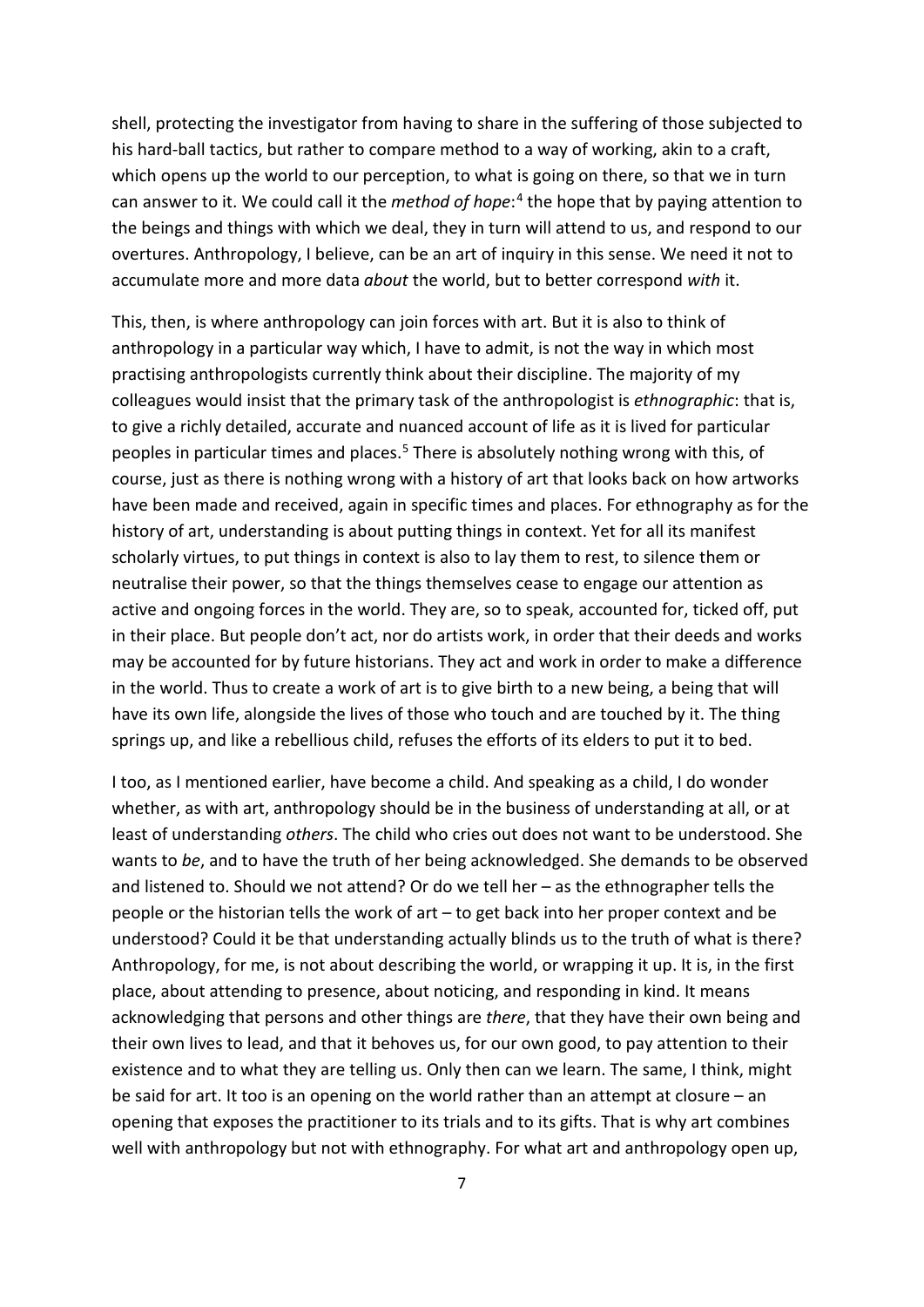ethnography – like art history – seeks to contain. But what, then, has happened to science? To answer this question we need to take a step back, and pick up the thread of my own anthropological travails from where I left off, having recently completed my doctoral fieldwork in Lapland.

**IV**

The year is 1974 and I have just spent twelve months at the University of Helsinki, in Finland, while writing up my field material. With my dissertation almost finished, I have recently landed my first proper job as a lecturer in social anthropology at the University of Manchester, where I am tasked with teaching a course that my predecessor Basil Sansom, whose position I had replaced, introduced a couple of years previously. The course was called *Environment and Technology*, and it was basically an introduction to the sub-field of cultural ecology, at that time almost unknown in the corridors of British social anthropology. For me, at least to begin with, it was a heavily science-based course. I wanted to show that any anthropology worthy of the name would have to be at least consistent with what we know from the biological sciences about the evolution and ecology of the human species. Accordingly, we read classical ecological studies such as Charles Elton's *Animal Ecology* (1927), David Lack's *The Natural Regulation of Animal Numbers* (1954), based on studies of the breeding patterns of birds, and the masterpiece by Vero Copner Wynne-Edwards, *Animal Dispersion in Relation to Social Behaviour* (1962), in which he first proposed the idea of group selection.

At that time there was much interest in how human populations, especially of hunters and gatherers, maintained their numbers in balance with the resources of the environment, and various social institutions and cultural practices were interpreted as functioning to that end. The idea was that in the long course of evolution, any population whose practices and institutions did not function to regulate numbers would have wiped itself out through resource depletion, leaving the field free for better regulated competitors. This did of course beg the question of why, if extant regulatory mechanisms worked so well, humans should ever have transitioned from their original hunting and gathering way of life to the much more laborious business of farming. Not that this deterred ecological anthropologists from applying the model of group selection to crop growers as well, and a classic of the genre was Roy Rappaport's *Pigs for the Ancestors* (1968), a study of the relations between people, pigs and land in the Highlands of New Guinea. Drawing on models from animal ecology, Rappaport attempted to show that a complex of belief in ancestors, periodic warfare, and the raising and sacrifice of pigs served as a an adaptive mechanism for maintaining a dynamic equilibrium, or homeostasis, in the balance of human, animal and plant populations.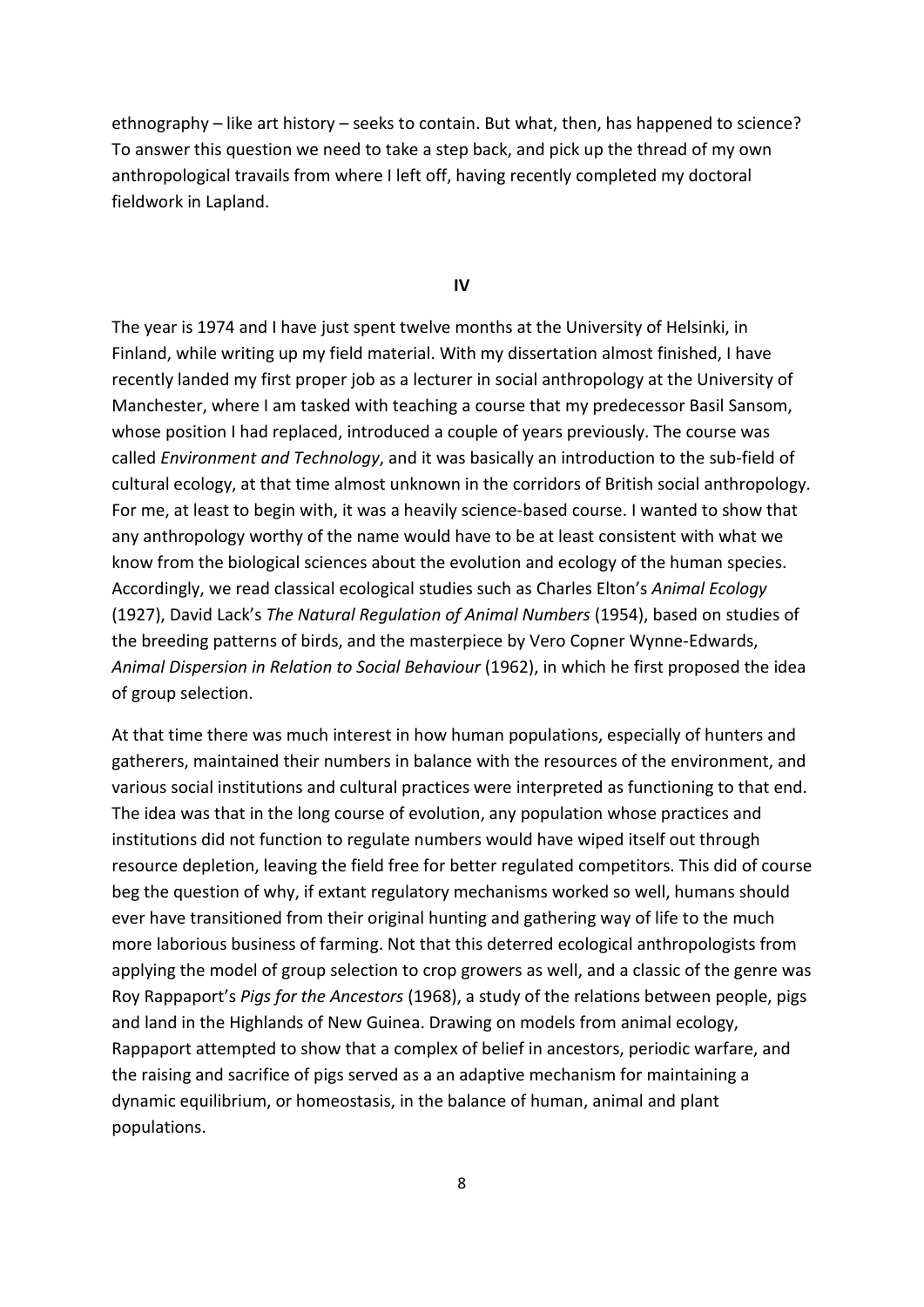For the students taking my course, *Pigs for the Ancestors* was required reading, along with much else published in its wake. My departmental colleagues, however, were suspicious. These, after all, were the days of the great sociobiology wars, and even to mention such topics as evolution, selection and population-resource balances was to risk accusations of genetic determinism or worse. The course was always considered to lie on the edge of the known continent of anthropology. Not for nothing was *Environment and Technology* abbreviated to *ET*, drawing mocking comparisons with Steven Spielberg's celebrated *Extra-Terrestrial*. However in 1975, in only the second year of my appointment at Manchester, the anthropologist Marshall Sahlins came to visit from Chicago. He was completing the book that eventually became *Culture and Practical Reason* (1976). Published in the following year, the book was an explicit critique of the so-called neofunctionalism that had taken hold in ecological anthropology. Following Rappaport's example, the neofunctionalists were determined to show how every conceivable practice or institution served to maintain not just the society or culture of which it was a part, but the entire ecosystem. Without going into the details of the argument between Rappaport and Sahlins, it turned on the issue of whether natural systems have an intrinsic drive towards equilibrium or homeostasis, to which culture contributes as an adaptive mechanism, or whether the conditions of adaptation are themselves laid down by culture, understood as an autonomous system of symbolic representations that is constituted quite independently of natural conditions. Rappaport took the first view; Sahlins the second. With no compromise in sight, anthropology was apparently left condemned to oscillate between culture and practical reason – as Sahlins famously put it – like a prisoner between the walls of his cell.

In the early 1980s, however, a possible solution arrived from another quarter. By that time, due to the departure of a colleague, I had come to assume responsibility for teaching economic as well as ecological anthropology, and the course title *ET* had morphed into *EE*: *Environment and Economy*. Suddenly, and for what turned out to be only a few years, French neo-Marxism became all the rage. Led by Maurice Godelier, the neo-Marxists led an all-out assault on what they snootily called the 'vulgar materialism' of so much work in cultural ecology. I too was swept up in the tide, and it became an important part of my teaching in *EE*. The question of the relation between economy and environment was mapped onto the classic Marxian problem of the interplay between social relations and technical forces of production. And for me – following Godelier<sup>[6](#page-18-5)</sup> – it became an inquiry into the dialectical interplay between two systems of relations, respectively social and ecological, the one dominant, in so far as it drove people's productive activities, the other determinant in that it set limits on what the environment could sustain which, once exceeded, would trigger a transformation on the level of social relations of production, ushering in a new historical formation.

In 1986 I put together a collection of essays, entitled *The Appropriation of Nature*, entirely devoted to the exploration of this interplay (Ingold 1986). I tried to show, for example, that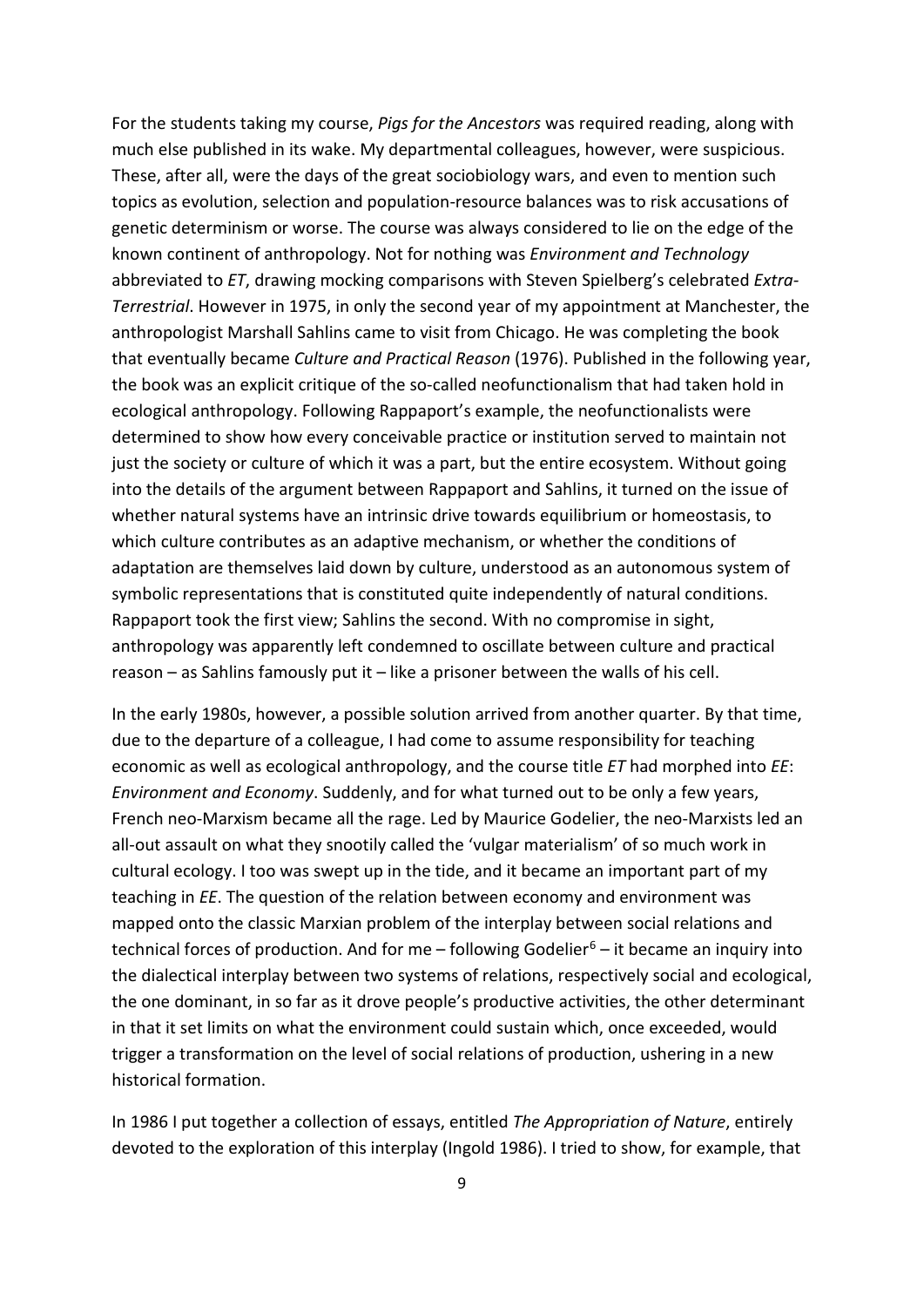human hunting can be understood both socially as a productive activity, underwritten by relations of food sharing and the division of labour between men and women, and ecologically, as an interaction between human beings as natural predators and their nonhuman prey. As a social being the hunter is a person, relating to other persons in society; as a predator he is an individual organism, relating to other organisms in nature. Models from evolutionary ecology and the study of animal behaviour might serve well enough to account for the interspecific dynamics of predator-prey interaction, and even for patterns of cooperation and communication among individuals of the same species which, like acrobats, can use each other's bodies as mutually supportive elements to achieve results greater than what each could achieve individually. But on their own, I argued, these models are insufficient to comprehend the transformations of human history, which require some acknowledgement of the apparently unique power of human beings, up to a point, to shape their own destiny, to determine their productive purposes, and to bring about changes not only in their relations with their environment but also in those relations among themselves constitutive of society. Yet I was increasingly troubled by this splitting of the human into personal and organic components, partitioned respectively into the separate domains of society and nature, and in 1988 it all collapsed – a moment I vividly recall as a watershed when everything I had argued until then seemed irredeemably wrong.

### **V**

Looking through old files I came across my introductory lecture for the course on *Environment and Economy* delivered on October 4th 1988. In it, I explained at great length about how we might describe relations on the one hand as social, between subject-persons, and on the other as ecological, between object-individuals, and how this underpinned both the difference and the complementarity between economic and ecological anthropology. The whole lecture was written out, in longhand, until page 16. Then I came across the following words:

Ultimately, of course, the aim should be to transcend such dichotomies as economic versus ecological, social versus natural, person versus individual. Because human beings aren't really made up of two semi-independent parts, as the *Homo duplex* model has it. That's just a first approximation…

And with those words the manuscript came to an abrupt end, followed by a blank. For by that time I already knew deep down that my introduction was going nowhere, and that there would be nothing for it but to start all over again. Everything would have to be rethought. For it had finally dawned on me that the model of the human being as one-part organism and one-part person was not even an approximation to the truth. It was simply untenable. Person and organism, I realised, were one and the same; the organism-in-its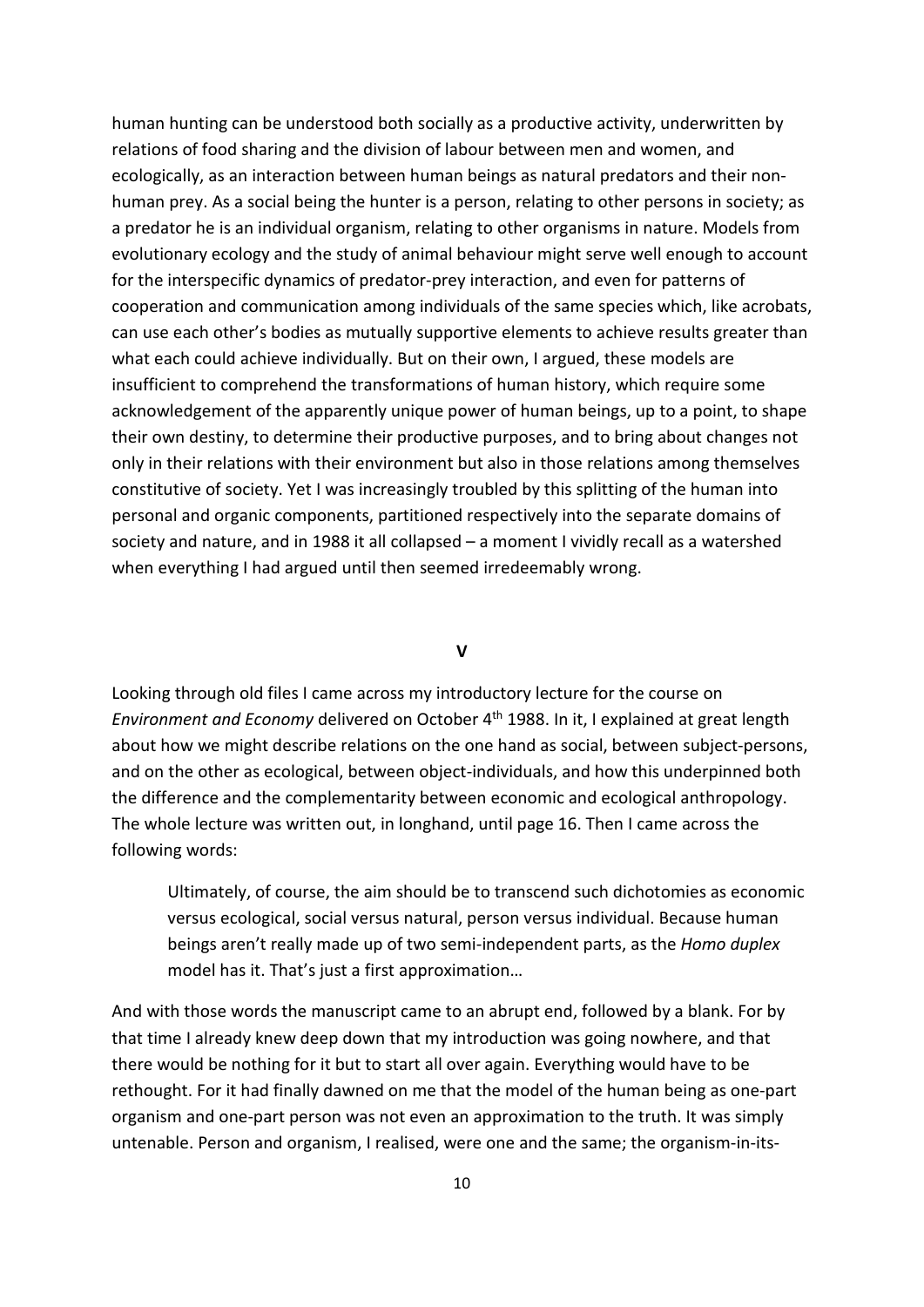environment *is* a being-in-the-world. And to follow this through would require a completely different kind of thinking, one that starts not from populations of individuals but from fields of relations.

In social anthropology, as I noted earlier, this kind of relational thinking was already well established. Yet it was increasingly out of kilter with mainstream biology, which remained – and indeed still remains – firmly wedded to the population model. If I was to prove that person and organism are the same, I knew I would have to extend relational thinking to the biological domain as well, and that this would mean going against the grain of what biologists call the 'modern synthesis' in their discipline, a synthesis forged from the combination of Darwin's theory of variation under natural selection with the mathematical theory of population genetics. In 1989, in a lecture presented to the Royal Anthropological Institute entitled 'An anthropologist looks at biology', I presented my first attempt along these lines (Ingold 1990). My aim was to restore the person to the continuum of organic life, not in the reductionist fashion of sociobiology, by putting it all down to genes, but by repositioning the organism as a locus of growth within a continuous field, and by thinking of evolution not statistically but topologically, as the unfolding of that field. Life, I insisted, is not *in* organisms; rather organisms are *in* life. Or in other words, living things are both generated and held in place within the ever-unfolding matrix of relations to which they contribute in their activity. This meant giving a central place to growth and development in the constitution of life-forms, and here my inspiration came from the work of D'Arcy Thompson, *On Growth and Form*, that had so inspired me as a child.<sup>[7](#page-18-6)</sup> I was, at last, coming full circle.

Over the next decade, of the 1990s, I devoted myself to working out this way of thinking and exploring its implications. By that stage, my teaching for *Environment and Economy* had reached an impasse, and 1990-91 was the last year in which the course was taught, never to be revived again. In its place I developed two other courses, which I taught in alternate years. They were *Culture, Perception and Cognition*, and *Anthropology of Art and Technology*. In the first, I set my sights against the view, supported by an alliance between cognitive science and neo-Darwinian evolutionary biology – more recently popularised under the brand-name of evolutionary psychology – that culture is a kind of add-on, a supplementary programme acquired by a being that is biologically programmed from the start, and that as such, culture undergoes its own evolution in parallel with the evolution of the species. According to this view, to every human individual is transmitted one package of traits at the point of conception, coded in the genes, and another package on growing up, packaged in analogous particles of culture. Once again, it was the child in me that rebelled against what I saw as an adultocentric vision that casts the child as a creature of lesser worth by comparison to the more encultured adult, much as in an earlier era of anthropology, the primitive was ranked below the civilised. It is to view children in their 'early years', like the 'early man' of textbooks in human evolution, as more biological in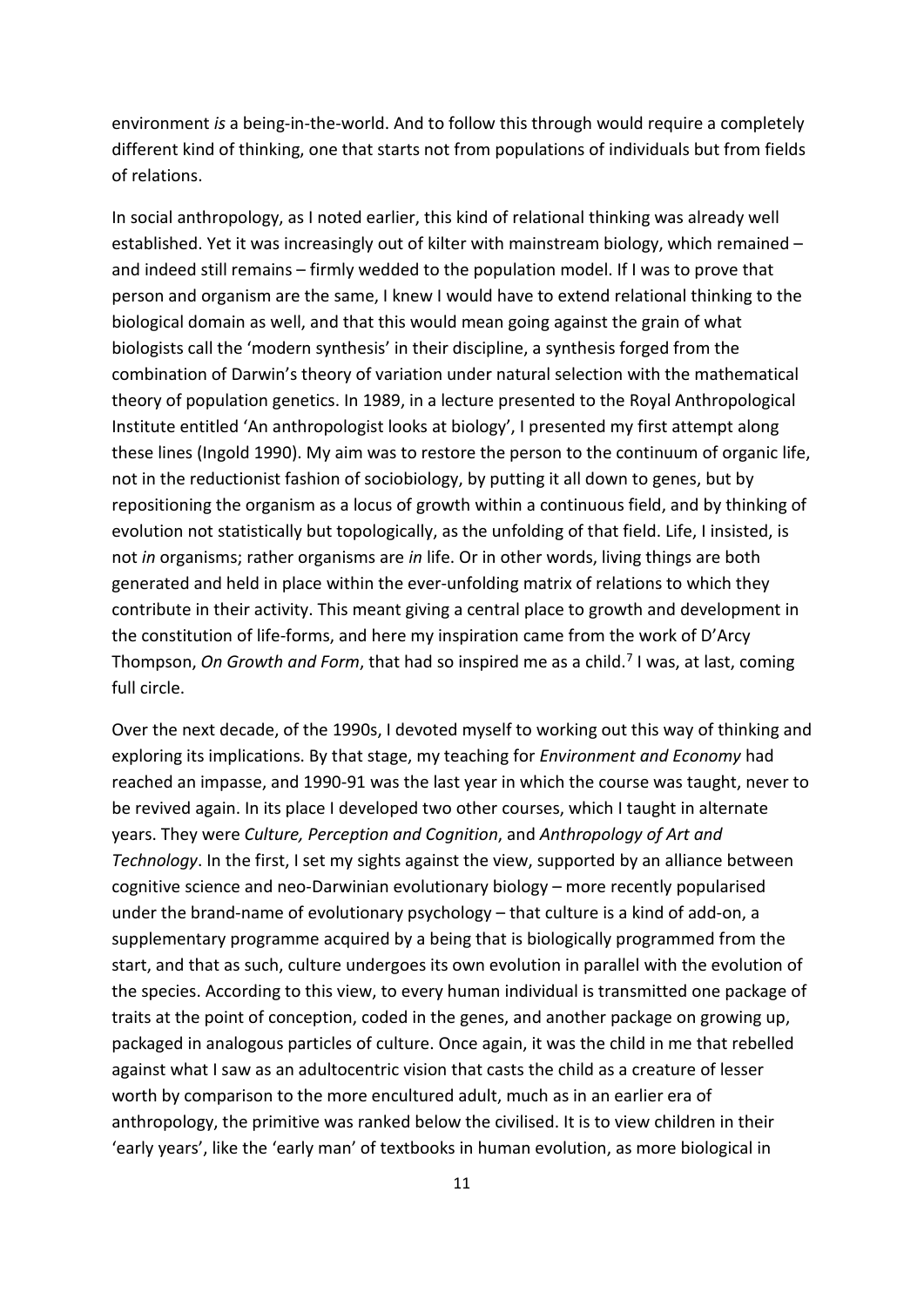proportion, as closer to their origins in nature, than the people of 'later' times who, in turn, have more of culture. And it is to put scientists, who can allegedly 'see through' culture to the reality of human nature, at the top.

This cannot be right. The child is an organism through and through, no more, no less. But at no point, from cradle to grave, does this child either begin or cease to thread its life together with other lives, from which those patterns we call 'culture' are continually woven. And if this is true of particular lives, it must be true of human history as well. Just as there is no breakthrough from biology to culture in the life of the child, so there can be no breakthrough in the life of the species from evolution to history. We are all, and have always been, organism-persons (Ingold 2004). Why then did I find myself writing about these organism-persons not as bounded entities but as sites of binding, formed of knotted trails whose loose ends spread in all directions, tangling with other trails in other knots to form an ever-extending meshwork? It was, of course, because of what I had absorbed, as a child, from my father's researches in mycology. As I have already shown, this description of the organism-person would serve just as well for the fungal mycelium. And for this reason I have come to question what we mean by 'the environment', and eventually to see it not as what surrounds – what is 'out there' rather than 'in here' – but as a zone of interpenetration in which our own and others' lives are comprehensively entangled (Ingold 2006). This puts paid, once and for all, to the idea, still earnestly promulgated by many biologists and psychologists, that the child is a product of 'nature' and 'nurture', or of the interaction of genes and environment, in varying and often contested proportions. For children are not products, period. They are the producers of their lives with others, including grown-ups.

And that, too, is why, in my course on *Anthropology of Art and Technology*, I sought to erase the dichotomy between the two terms by appealing to classical notions of *ars* (from Latin) and *tekhnē* (from Greek), both of which carried the primary connotation of *skill*. All knowledge, I argued, is founded in skill, in the improvisatory exploration of ways of doing things, under the watchful eye of more experienced hands. This is how children learn: not through having knowledge first socially transmitted to them, and then enacting in practice what they each have individually acquired, but by growing in knowledge, as they do in strength and stature, by following the same paths as their predecessors and under their direction. It is a process, if you will, of guided rediscovery, in which every generation stands to find out for itself much of what its forbears already knew, and possibly much else besides. Learning, as children know very well but as their teachers so often do not, is a creative process in which knowledge is not so much passed on as perpetually grown and regrown (Ingold 2007). And if people differ in what or how they know, it is not because they have inherited different 'packages' of transmitted representations, but because their lives have been entangled in environments, and in communities of practice, that differ in what they afford, in the kinds of attention they demand, and the responses that these demands call forth. Skill, in essence, inheres in the coordination of perception and action, attention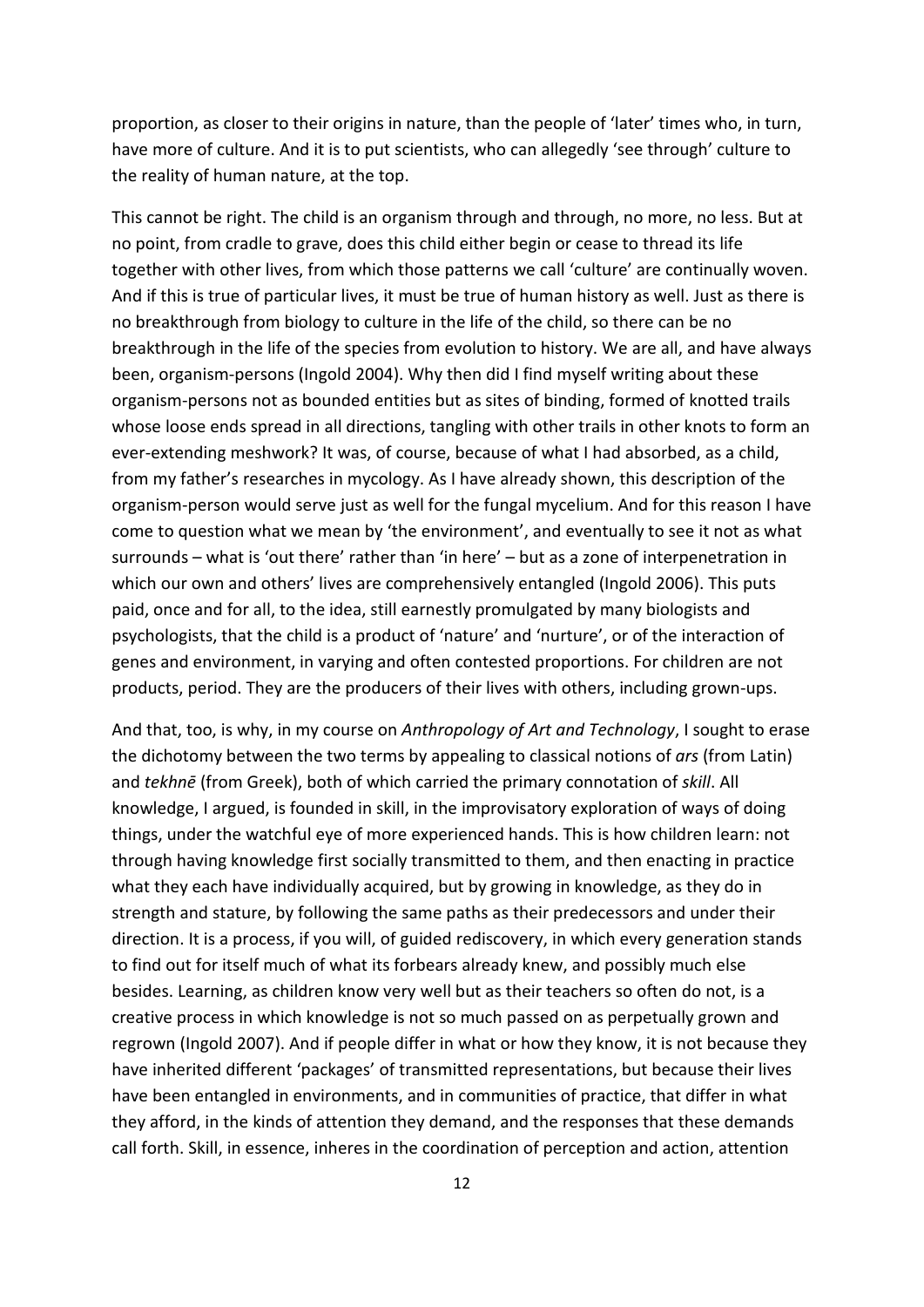and response. What we are used to calling cultural variation, then, consists in the first place in variations of skill. And to account for this variation we have to attend not to the content of inherited tradition but to the dynamics of ontogenetic development.

#### **VI**

All that rethinking, with which I had been preoccupied throughout the 1990s, culminated in a volume of essays entitled *The Perception of the Environment* (Ingold 2000). Throughout these essays I tried to develop a new synthesis, alternative to the mainstream alliance of cognitive science and neo-Darwinism, which would draw together insights from developmental biology, ecological psychology and phenomenology, starting from the premise that the organism-person is not a bounded, self-contained entity, set over against the world, but a knot that is perpetually ravelling and unravelling within an unbounded matrix of relations. I was still adding finishing touches to the volume in the autumn of 1999 when, after 25 years at the University of Manchester, I left to take up a new position at the University of Aberdeen, where I have remained ever since. And it was here that my pendulum finally swung to the pole of art. In fact the swing had already begin before I left Manchester, when I and a few others founded a seminar to explore the relations between art, architecture and anthropology. It was a rather remarkable seminar, distinguished by our practice of grounding discussions in practical activity, ranging from making string to repairing a dry-stone wall, and on moving to Aberdeen I was determined to follow it up. One way in which I did this was through teaching a new course on *Anthropology, Archaeology Art and Architecture*, known for short as 'the 4As'. I taught the course intermittently from 2004 to 2011, and finally converted it into a book, entitled *Making* (Ingold 2013).

Once again, in this book, I found myself returning to childhood, this time in arguing against the notion of material culture, and against the idea that it is in what they do with objects that human beings make meaning for themselves. For me, there are no objects. Child as I am, I see a world in the making, not a world already made. Making things is not an imposition of form on matter, as though the end were already settled before the task began. For how can form precede the processes that give rise to it? How can a known and determined future precede the present and the past? In my childish eyes, not knowing what the future holds, making is a never-ending task of world-weaving, a correspondence of material movement and ambient vision. The model railway I built when I was young was never finished: it was always work in progress, just as real railways are, right up to the time it was abandoned when other things in life took over. Only occasionally, and not without hazard, did trains run on my line. The greatest pleasure came not from that but from placing my eye at the level of the layout and allowing my vision to enter into the little world I had created, to roam around the station buildings and on through the trees and meadows beside the tracks. The ground of my landscape was papier mâché laid on chicken wire, the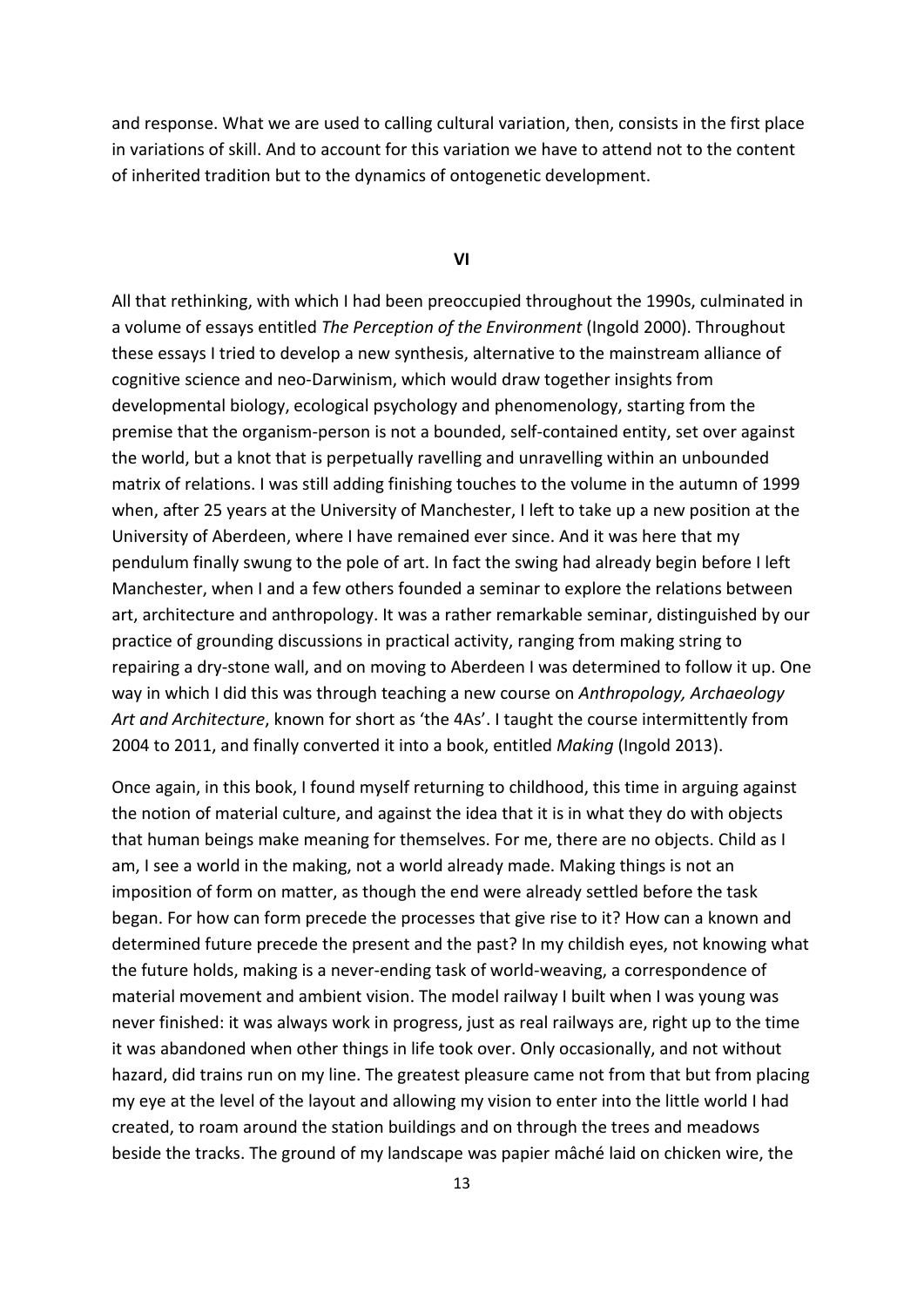grass was cotton floss, and the trees were lichens I had collected from the woods. No objects here! Just an assemblage of materials whose pathways are as diverse as those we weave in in our quotidian lives as we read our newspapers, sew our clothes, feed the hens and wander in the forest.

Whilst writing the first chapter of *Making*, in the spring of 2012, I was also preparing an application to the European Research Council for what was to become a major project. The chapter and the project both had the same title, 'Knowing From the Inside'. And thanks to funding from the Council, that is where I am now, once more trying to understand what it means to pursue an art of inquiry from within the very world we seek to know, and in doing so, to draw anthropology into conversation with the disciplines of art, architecture and design.[8](#page-18-7) This is not, I should stress, to embark on an anthropological study *of* these disciplines or their practitioners. We have had quite enough of that! It is to study *with* them, or even *by means* of them. It is to think of the practice of art as a way of doing anthropology, a speculative exploration that would open up to possibilities of being and knowing that might otherwise go unheeded (Sansi 2015). It is to think of architecture as an anthropological exploration of the creative processes wherein people shape environments, and environments people. Its questions concern the generation of form, the energetics of force and flow, the properties of materials, the weave of surfaces, the atmospheres of volumes, and the dynamics of activity and of rest (Pallasmaa 1996, Spuybroek 2011, Bille and Sorensen 2016). And in the emerging field of 'design anthropology', it is to think of design as an aspect of a process of life whose primary characteristic is not that it is heading to a predetermined target but that it *carries on.* An anthropology by means of design is precisely this: about how anthropology, through experimental design practice, can help pave the way for sustainable futures (Gunn and Donovan 2012, Gunn, Otto and Charlotte Smith 2013).

In all this I seem to have come a long way from exploring the mechanisms of regulation in populations of humans and non-human animals! But looking back, I'm not sure that I have shifted my position that much. After all, it was only because I failed in my attempts to hive off the social from the ecological, to place it beyond the bounds of nature, that I ended up returning knowing to where it belongs, on the inside of being, and returning being itself to the world (Ingold 1997). The pioneers of ecology whose work we read in the early days of my course on *Environment and Technology* would have considered it self-evident that we human beings are part of the 'household of nature' from which the field of ecology takes its name. They would be appalled – as my father latterly was – by the narrowly gene-centric perspective of contemporary bioscience, by its disregard for organic life, and by its obsession with data at the expense of a more holistic understanding of environmental relations and processes. And they would probably find themselves much in sympathy with contemporary environmental artists, architects and designers who are struggling to break down the boundaries between the human and the non-human, to foreground lived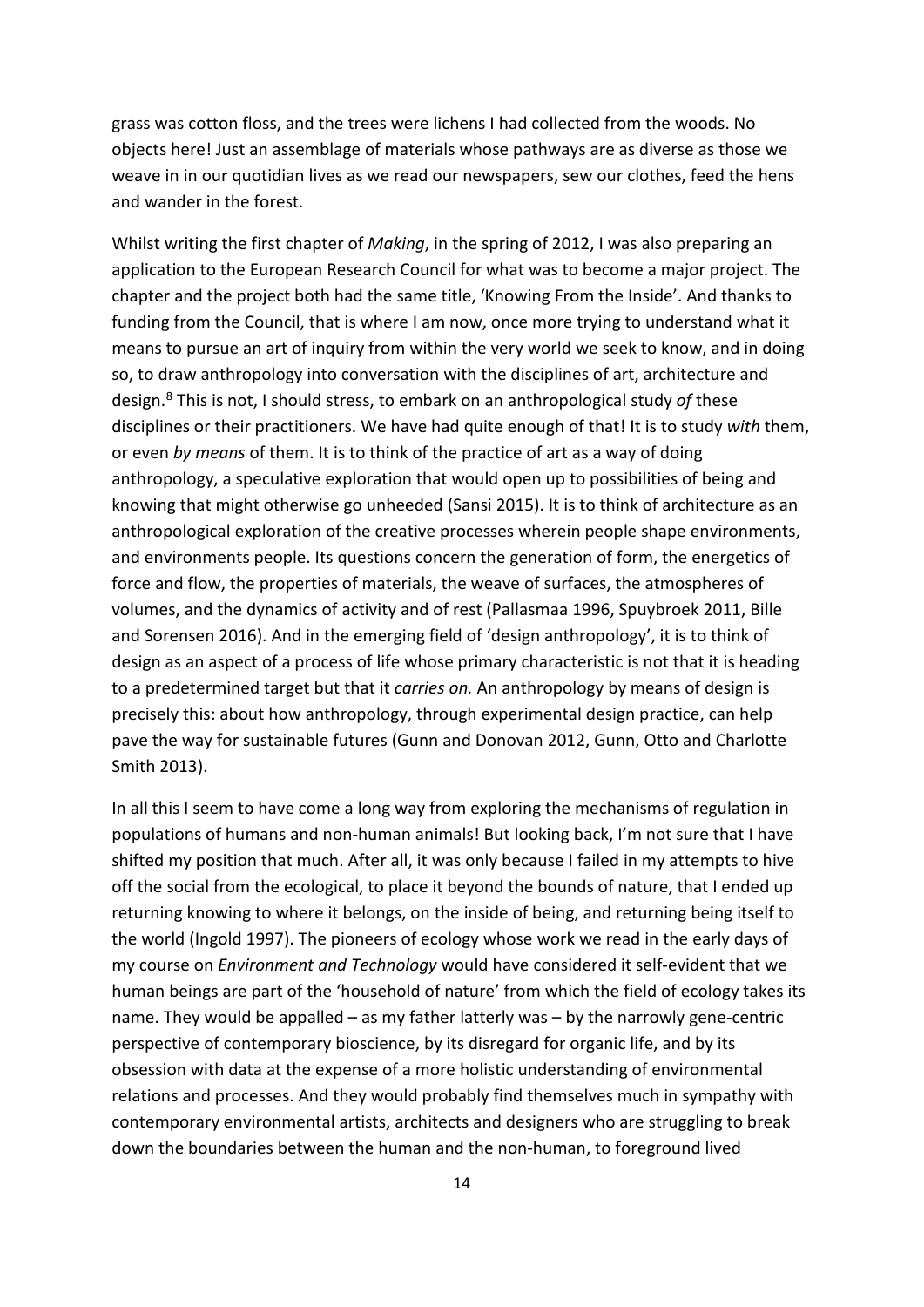experience, and to highlight the sheer richness and complexity of a world which human beings have irrevocably altered through their activities and yet in which they are puny by comparison to the forces they have unleashed. Welcome to the Anthropocene![9](#page-18-8) Revisiting science and art: which is more ecological now? Why is art leading the way in promoting radical ecological awareness? The goals of today's science are modelling, prediction and control. Is that why we turn to art to rediscover the humility that science has lost?

#### **VII**

I remember the science of my childhood, grounded in tacit wonder at the exquisite beauty of the natural world, in care, attentiveness, and in silent gratitude for what we owe the world for our existence. Much of today's science, however, has turned wonder and gratitude into commodities. They no longer guide its practices but are rather invoked to advertise its results. Science has even enlisted art to promote its hard-sell, to offer images that beautify its results, soften its impact and mask its collusion with corporations whose only interest in research is that it should 'drive innovation'. For in the neoliberal economy of knowledge, only what is new sells. True, much scientific research, in what is nowadays known as 'academia', lacks immediate application. It is said to be curiosity-driven, or 'blue sky'. Scientists have been vociferous in defending their right to undertake blue-sky research. But in the land of academia, curiosity has been divorced from care, freedom from responsibility. Academia's income comes from its exports of knowledge, but it is left to those who buy the knowledge to determine how it should be applied, whether to build bombs, cure disease, or rig markets. Why should scientists care? This attitude reveals the lofty appeal to blue skies to be little more than a self-serving defence of special interests increasingly concentrated in the hands of a global scientific elite which, in collusion with the corporations it serves, treats the rest of the world – including the vast majority of its increasingly impoverished and apparently disposable human population – as a standing reserve of data to feed the insatiable appetite of the knowledge economy.

We should care, of course, because *truth matters*. And the responsible search for truth demands that care and curiosity go together. They are really two sides of the same coin. We are curious about the well-being of people we know and love, and never miss an opportunity to ask them how they are doing. That is because we care about them. Should it not be the same for the world around us? Is not curiosity a way of caring? Not, it must be said, according to the protocols of normal science which require, in the name of objectivity, that we sever all personal relations with the things we study, and remain unmoved and unperturbed by their condition. We owe them nothing, according to these protocols, and they offer us nothing in return. It is a great mistake, however, to equate the pursuit of objectivity with the pursuit of truth. For if the former prescribes that we cut all ties with the world, the latter demands our full and unqualified participation. I may be being childish or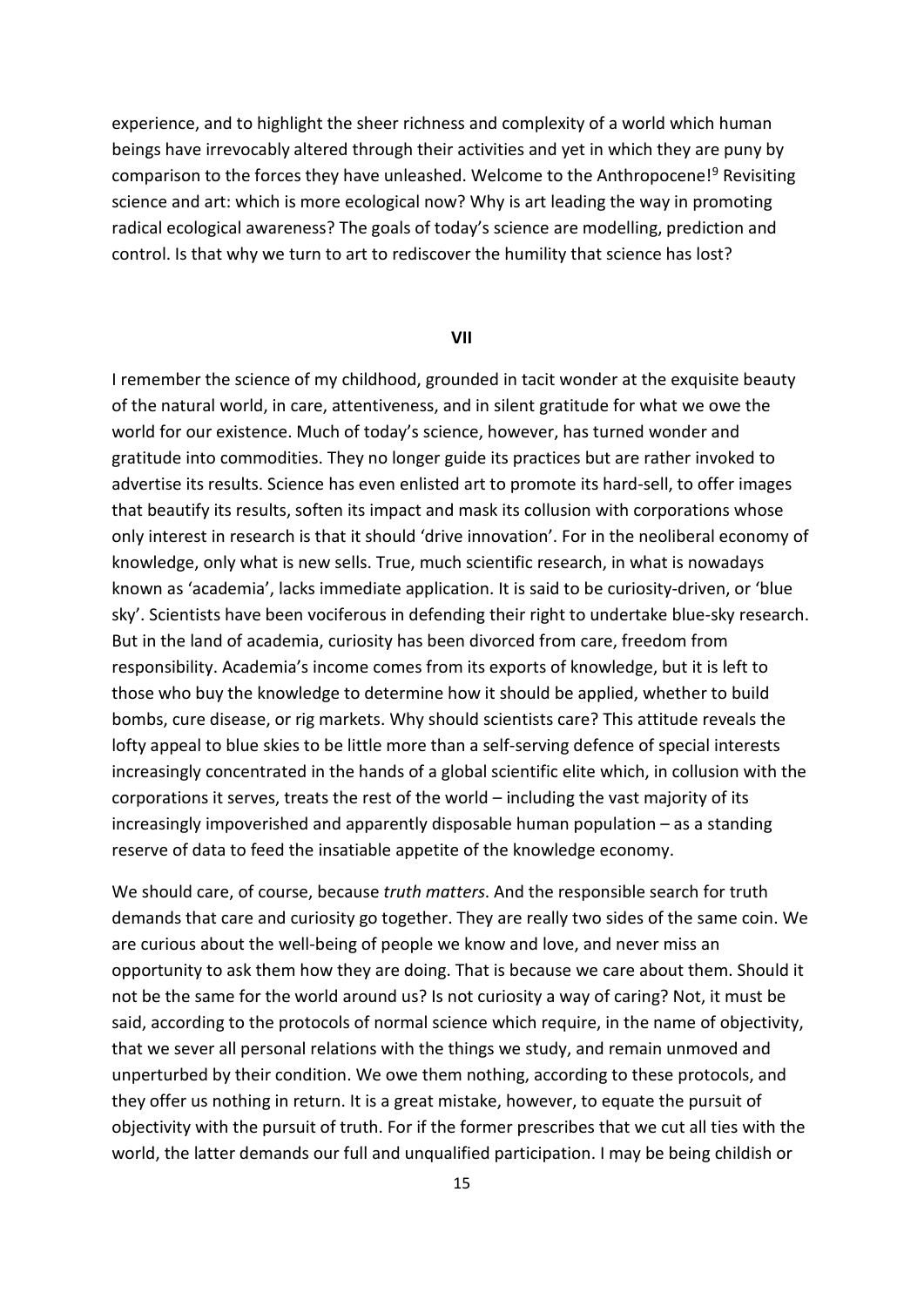naïve, but in my innocence I still believe in science as the pursuit not of innovation but of truth. And by truth I do not mean fact rather than fantasy, but the unison of experience and imagination in a world to which we are alive and that is alive to us. It is a truth that comes not *after* science, in its proud record of discoveries and achievements, but *before* science, in the more humble recognition that we are ourselves beholden, for our very existence, to the world we seek to know. Thus the movement from science to art, in my thinking and in my teaching, did not take me further away from science but further into it, into the very conditions of its possibility. I have gone from science to art and back again.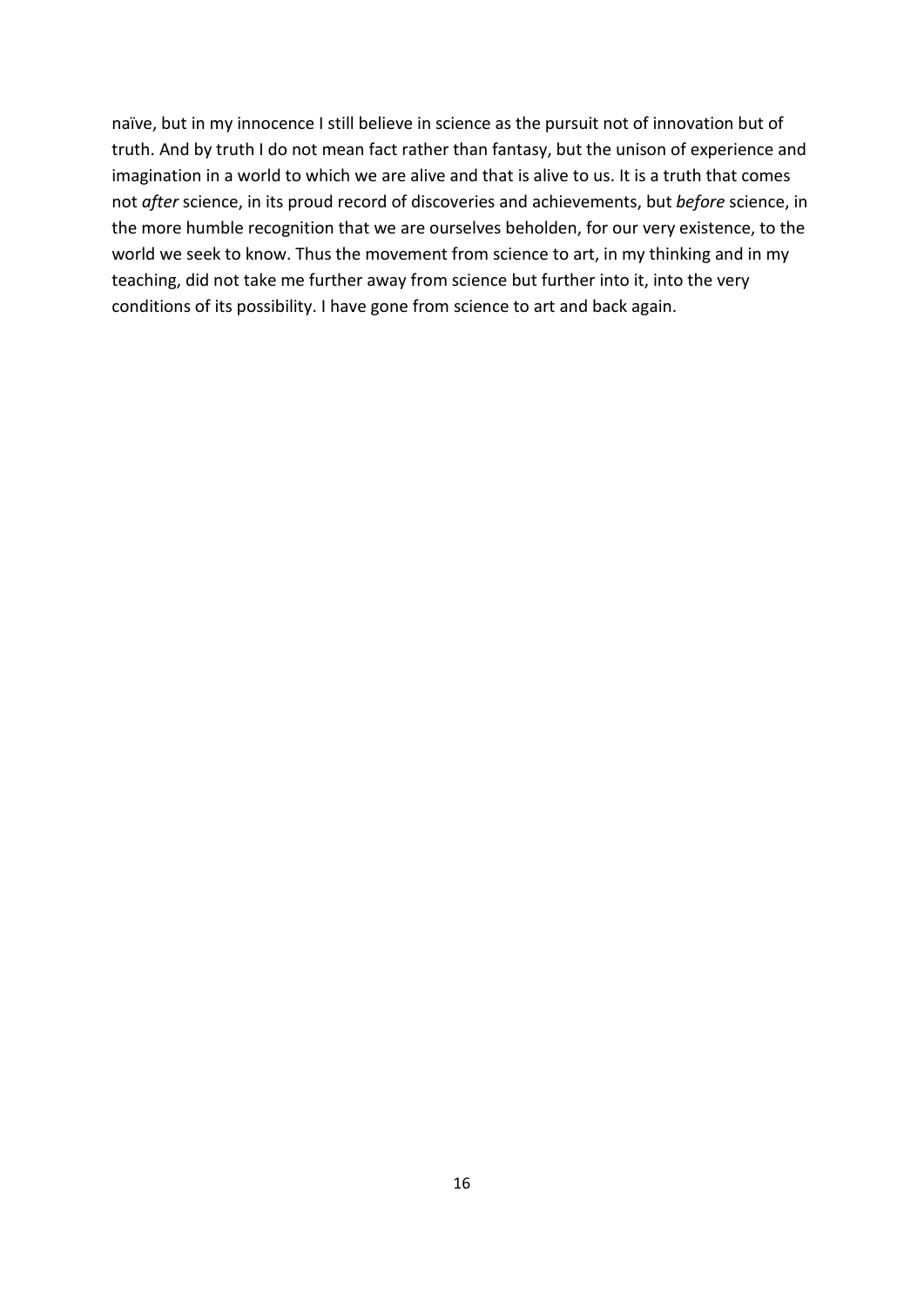## **References**

- Barad, K. 2003. 'Posthumanist performativity: toward an understanding of how matter came to matter'. *Signs: Journal of Women in Culture and Society* 28: 801-831.
- Bille, M. and T. F. Sorensen, eds. 2016. *Elements of Architecture: Assembling Archaeology, Atmosphere and the Performance of Building Spaces*. Abingdon: Routledge.
- Elton, C. 1927. *Animal Ecology*. New York: Macmillan.
- Godelier, M. 1978. 'Infrastructures, societies and history'. *Current Anthropology* 19: 763- 771.
- Gunn, W. and J. Donovan, eds. 2012*. Design and Anthropology*. Farnham: Ashgate.
- Gunn, W., T. Otto and R. Charlotte Smith, eds. 2013. *Design Anthropology: Theory and Practice*. London: Bloomsbury.
- Holdrege, C. 2005. 'Doing Goethean science'. *Janus Head 8*: 27-52.
- Ingold, T. 1986. *The Appropriation of Nature: Essays on Human Ecology and Social Relations*. Manchester: Manchester University Press.
- Ingold, T. 1990. 'An anthropologist looks at biology'. *Man*(N.S.)25: 208-229.
- Ingold, T. 1997. 'Life beyond the edge of nature? Or, the mirage of society'. In *The Mark of the Social*, ed. J. B. Greenwood. Lanham, MD: Rowman and Littlefield, pp. 231-252.
- Ingold, T. 2000. *The Perception of the Environment: Essays in Dwelling, Livelihood and Skill*. London: Routledge.
- Ingold, T. 2003. 'Two reflections on ecological knowledge'. In *Nature Knowledge: Education, Cognition, Identity*, eds. G. Sanga and G. Ortalli. New York: Berghahn, pp. 301-311.
- Ingold, T. 2004. 'Beyond biology and culture: the meaning of evolution in a relational world'. *Social Anthropology* 12(2): 209-221.
- Ingold, T. 2006. 'Rethinking the animate: reanimating thought'. *Ethnos* 71(1): 9-20.
- Ingold, T. 2007. 'The social child'. In *Human Development in the Twenty-First Century: Visionary Ideas from Systems Scientists*, eds. A. Fogel, B. J. King and S. G. Shanker. Cambridge, UK: Cambridge University Press, pp. 112-118.
- Ingold, T. 2011. *Being Alive: Essays on Movement, Knowledge and Description*. Abingdon: Routledge.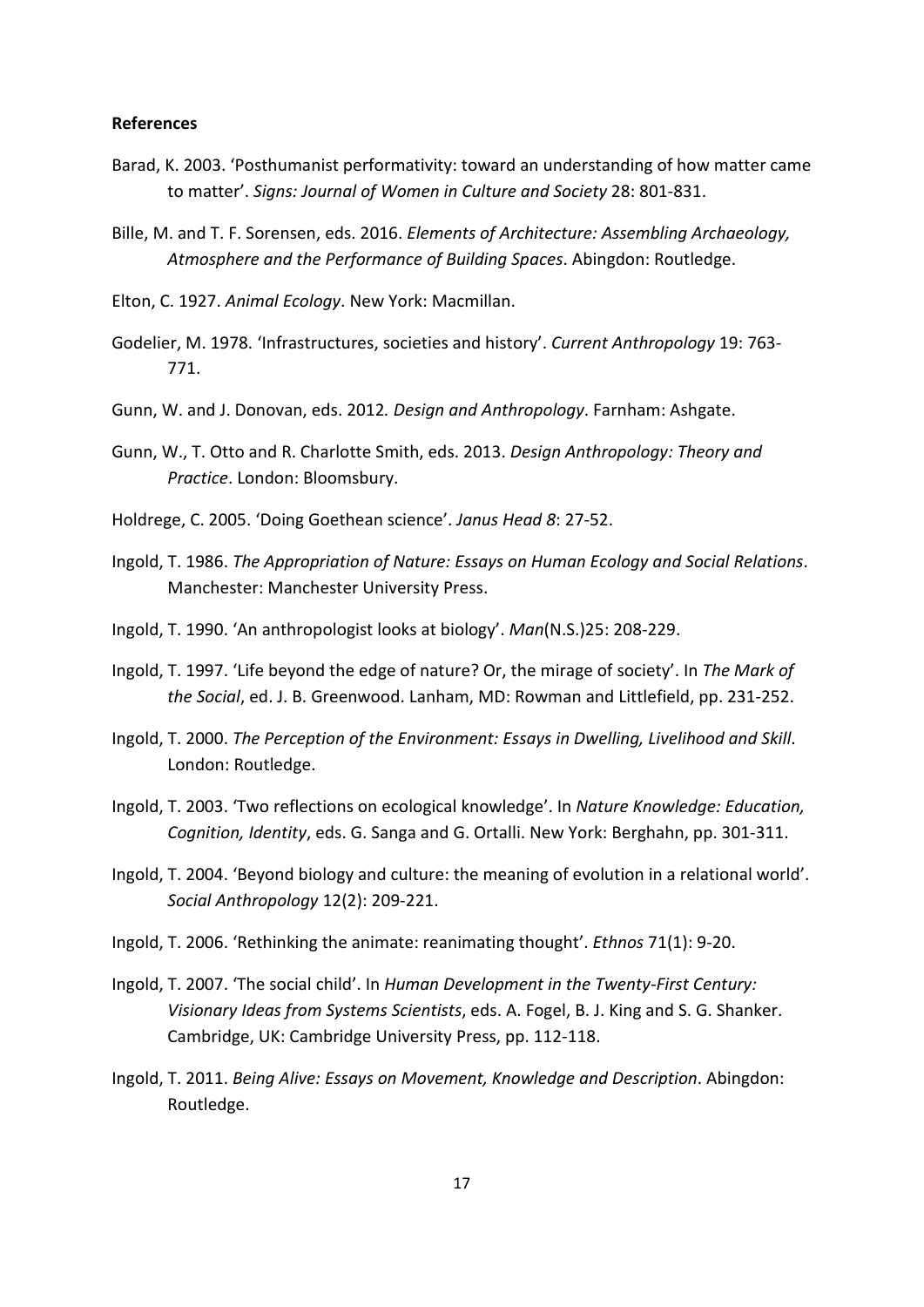- Ingold, T. 2013. *Making: Anthropology, Archaeology, Art and Architecture*. Abingdon: Routledge.
- Ingold, T. 2014. 'That's enough about ethnography!' *HAU: Journal of Ethnographic Theory* 4(1): 383-395.
- Ingold, T. 2015. *The Life of Lines*. Abingdon: Routledge.
- Klingan, K., A. Sephavand, C. Rosol and B. M. Scherer 2015. *Textures of the Anthropocene: Grain, Vapor, Ray*. Cambridge, MA: MIT Press; Berlin: Haus der Kulturen der Welt.
- Lack, D, 1954. *The Natural Regulation of Animal Numbers*. Oxford: Clarendon Press.
- Myasaki, H. 2004. *The Method of Hope: Anthropology, Philosophy and Fijian Knowledge*. Stanford, CA: Stanford University Press.
- Pallasmaa, J. 1996. *The Eyes of the Skin*. London: Academy Editions.
- Rappaport, R. A. 1968. *Pigs for the Ancestors: Ritual in the Ecology of a New Guinea People*. New Haven, CT: Yale University Press.
- Rayner, A. D. M. 1977. *Degrees of Freedom: Living in Dynamic Boundaries*. London: Imperial College Press.
- Sahlins, M. D. 1976. *Culture and Practical Reason*. Chicago, IL: University of Chicago Press.
- Sansi, R. 2015. *Art, Anthropology and the Gift*. London: Bloomsbury.
- Spuybroek, L. 2011. *The Sympathy of Things*. Rotterdam: V2\_Publishing.
- Thompson, D. W. 1961. *On Growth and Form*, abridged edition, ed. J. T. Bonner. Cambridge, UK: Cambridge University Press (original 1917).
- Tsing, A. 2015. *The Mushroom at the End of the World: On the Possibility of Life in Capitalist Ruins*. Princeton, NJ: Princeton University Press.
- Wynne-Edwards, V. C. 1962. *Animal Dispersion in Relation to Social Behaviour*. London: Oliver & Boyd.